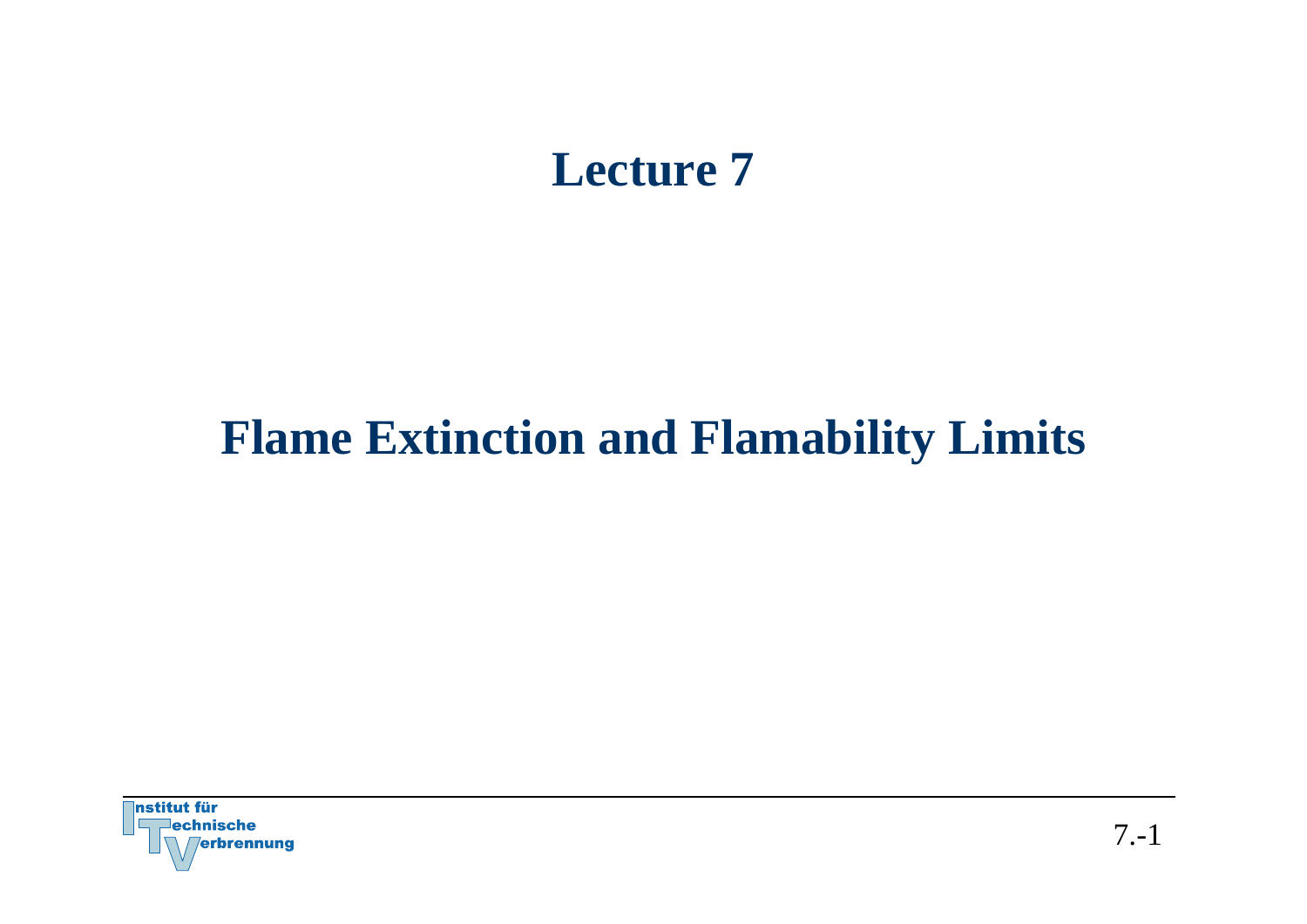Lean and rich flammability limits are a function of temperature and pressure of the original mixture.

Flammability limits of methane and hydrogen for increasing temperatures as a function the air-fuel equivalence ratio.

It is seen, that in particular for lean mixtures, which are on the r.h.s. of this diagram, the flammability limits of hydrogen extract to much larger values than for methane.



This shows that hydrogen leakage my cause safety hazards more readily than, for instance, hydrocarbons which have flammability limits close to those of methane.

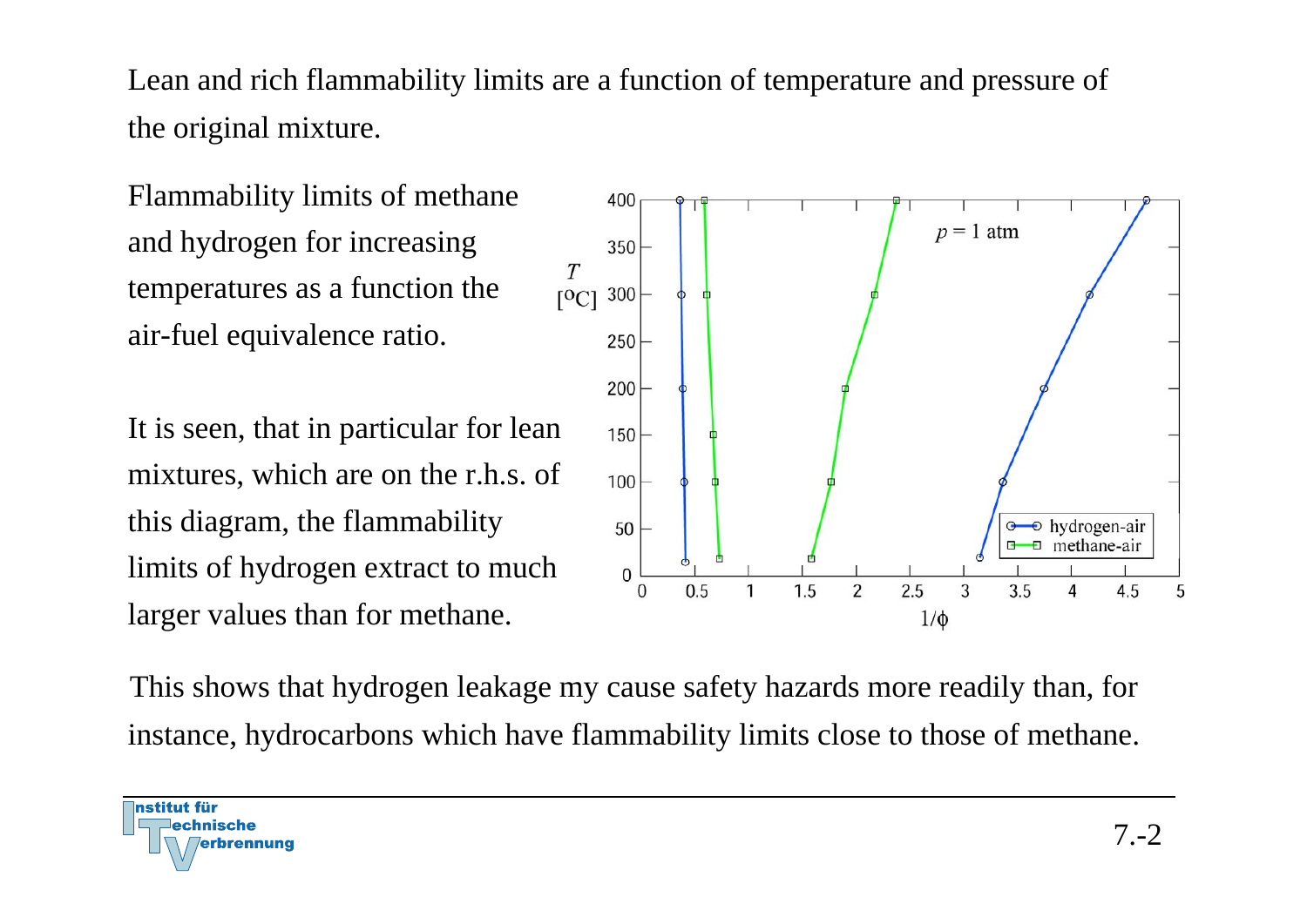## **Lean Flammability Limits of Hydrocarbon Flames**

Definition:

Flammability is the ability of an ignited mixture to enable flame propagation without further heat addition.

This requires that a sufficient amount of fuel is available to reach a temperature, that, in view of the flame structure should exceed the inner layer temperature *T*0.

Le Chatelier in 1891 was the first to point towards a criterion that relates the flammability limit to the thermodynamic properties of the fuel mixture.



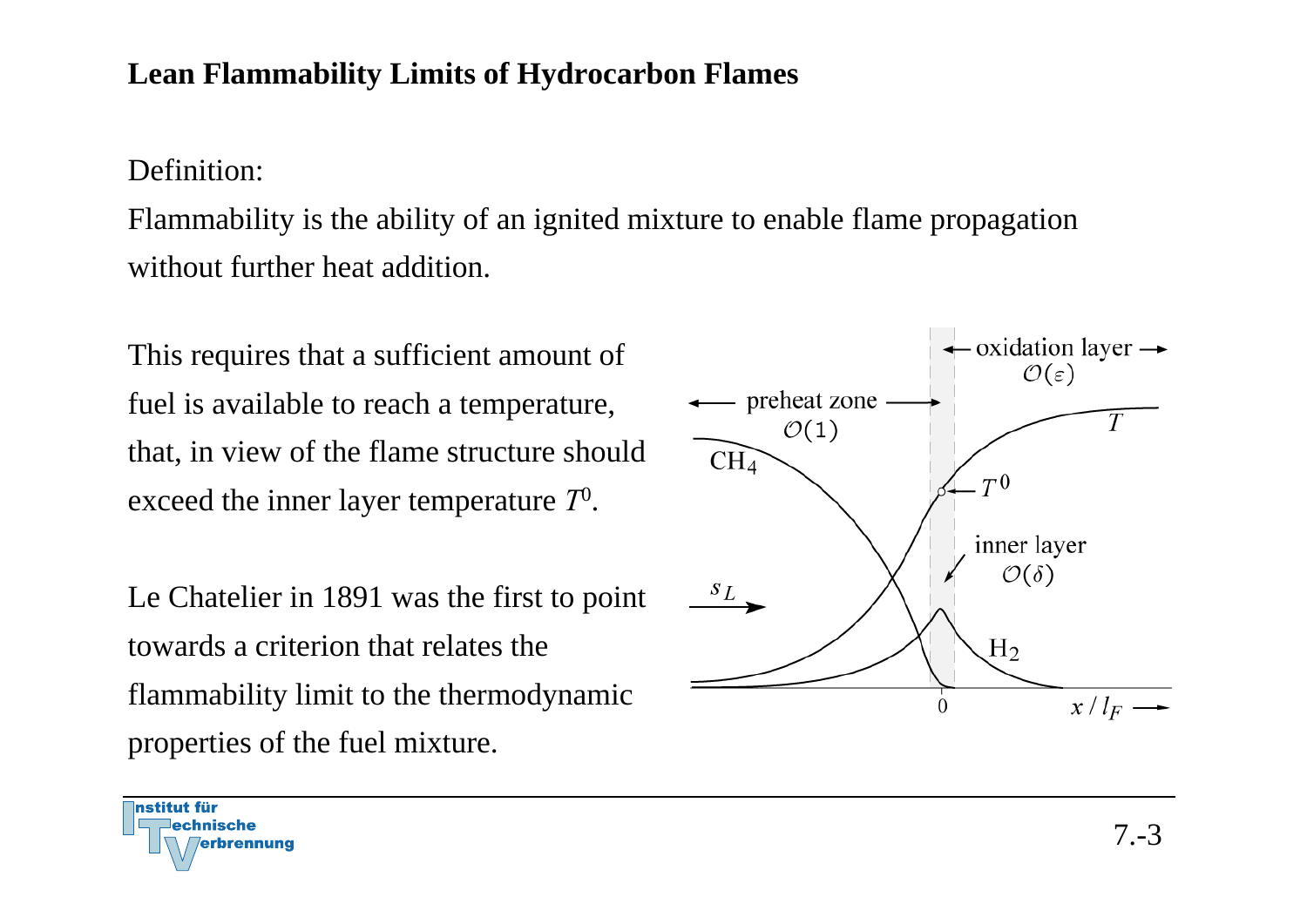In 1898 Le Chatelier and Boudouard investigated experimental data and wrote:

*The flammability limit of most hydrocarbons corresponds to a heat of combustion close to 12.5 kcal.*

This is essentially Le Chatelier's famous *mixing rule*.

It determines an adiabatic flame temperature and should be valid for mixtures of hydrocarbons with inerts, too.

The equation

$$
s_L = Y_{Fu}^m A(T^0) \frac{T_u}{T^0} \left(\frac{T_b - T^0}{T_b - T_u}\right)^n
$$

now shows that the burning velocity vanishes if the adiabatic flame temperature is equal to the inner layer temperature.

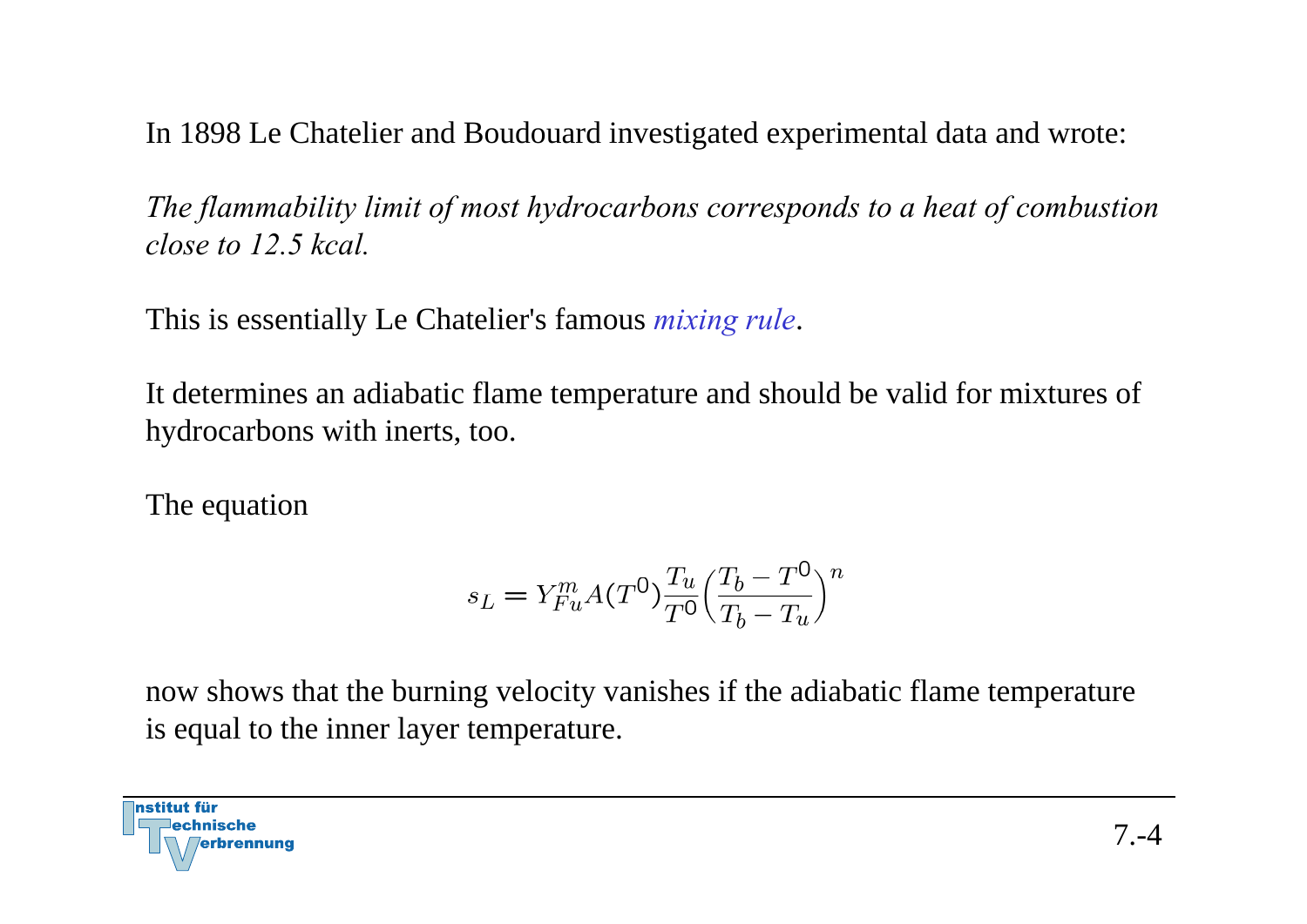A lower theoretical limit for the lean flammability limit is therefore given by

$$
T_b = T^0
$$

In view of this criterion the adiabatic flame temperature identified by Le Chatelier and Boudouard corresponds to the inner layer temperature and thus describes a chemical rather than a thermodynamic property.

As the lean flammability limit is approached, the burning velocity drops sharply, but shows a finite value at the limiting point. Egerton and Thabet and Powling report a value of 5 cm/s at atmospheric pressure using flat flame burners.

Experimental data for the lean flammability limit are always influenced by external disturbances, such as radiative heat loss or flame stretch.

Radiation heat loss will be discussed in the next section.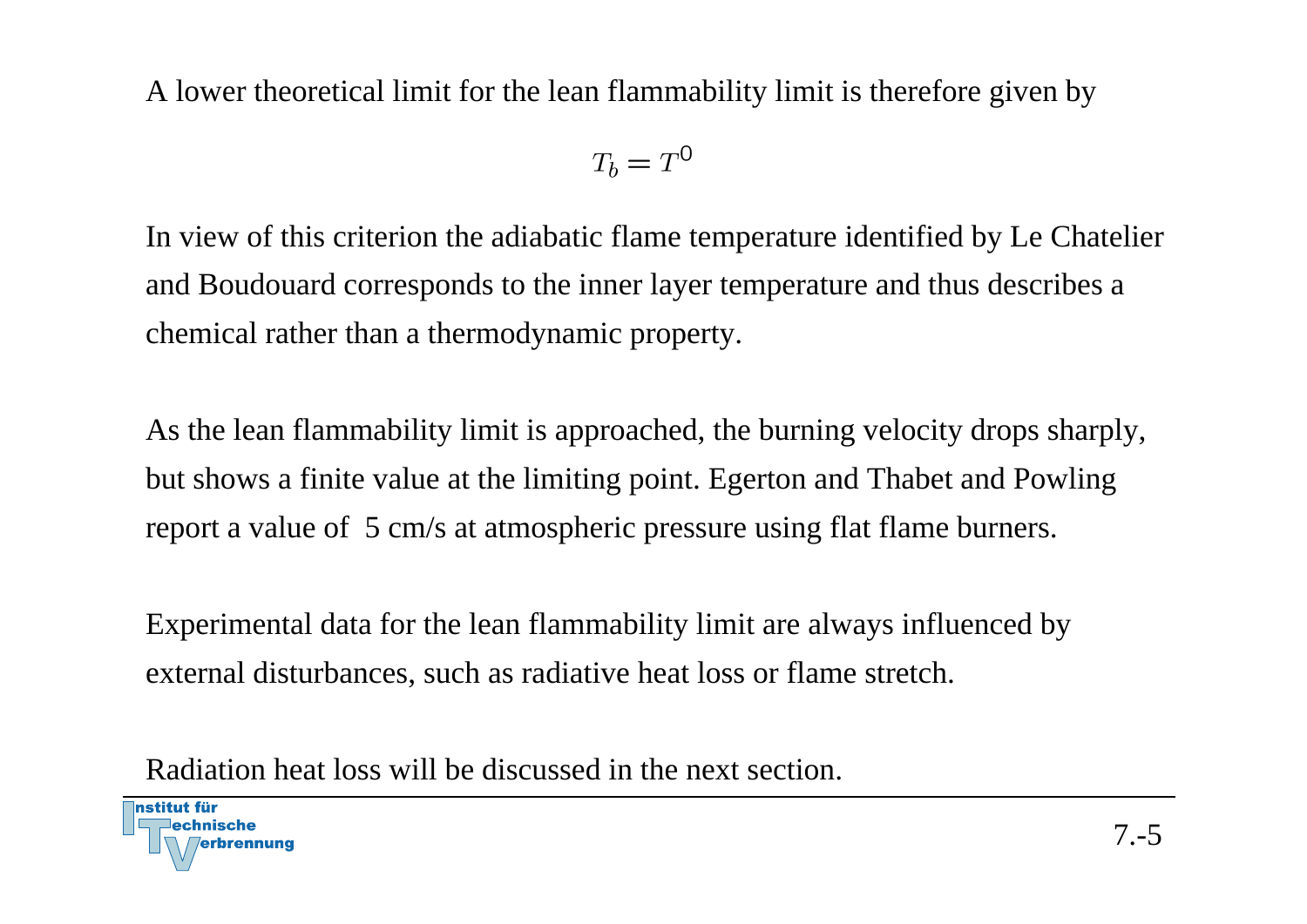We note that flame extinction occurs at a finite value of the burning velocity.

 $T_b = T^0$  may be used to calculate the limiting fuel mass fraction  $(Y_{F,u})_{l,l}$  as a quantity that determines the flammability limit.

At the flammability limit it is accurate enough to assume complete combustion and to determine  $T_b$  as a function of  $Y_{F,u}$  and  $T_u$  (Lecture 2):

$$
T_b - T_u = \frac{Q_{\text{ref}} Y_{\text{F},u}}{c_p v_{\text{F}}' W_{\text{F}}}
$$

Then, with  $T_b = T^0$ , one obtains

$$
(Y_{\mathsf{F},u})_{l.l.} = \frac{(T^0 - T_u)c_p\nu_{\mathsf{F}}'W_{\mathsf{F}}}{Q_{\mathsf{ref}}}
$$

 $(Y_{F,u})$ <sub>ll</sub> decreases linearly with increasing  $T_u$ .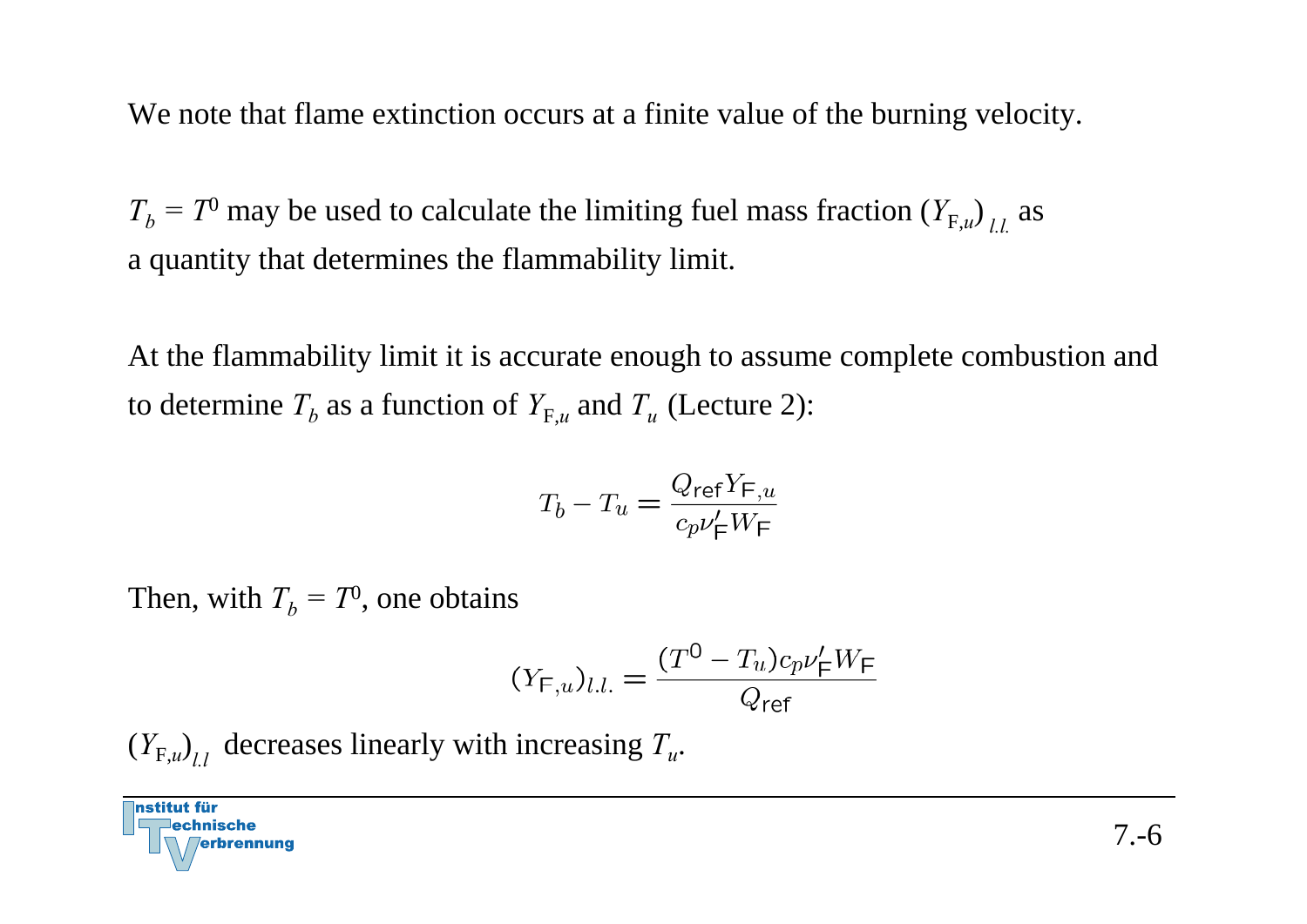## **Extinction of a Plane Flame by Volumetric Heat Loss**

An additional influence that affects the stability of flames is volumetric heat loss.

In order to analyze this effect we will compare the one-step model with a large activation energy and unity Lewis number and the four-step model.

We will assume that the volumetric heat loss is proportional to the temperature difference *T - Tu* and write

$$
\dot{q}_R = -\alpha (T - T_u)
$$

α is a heat loss coefficient.

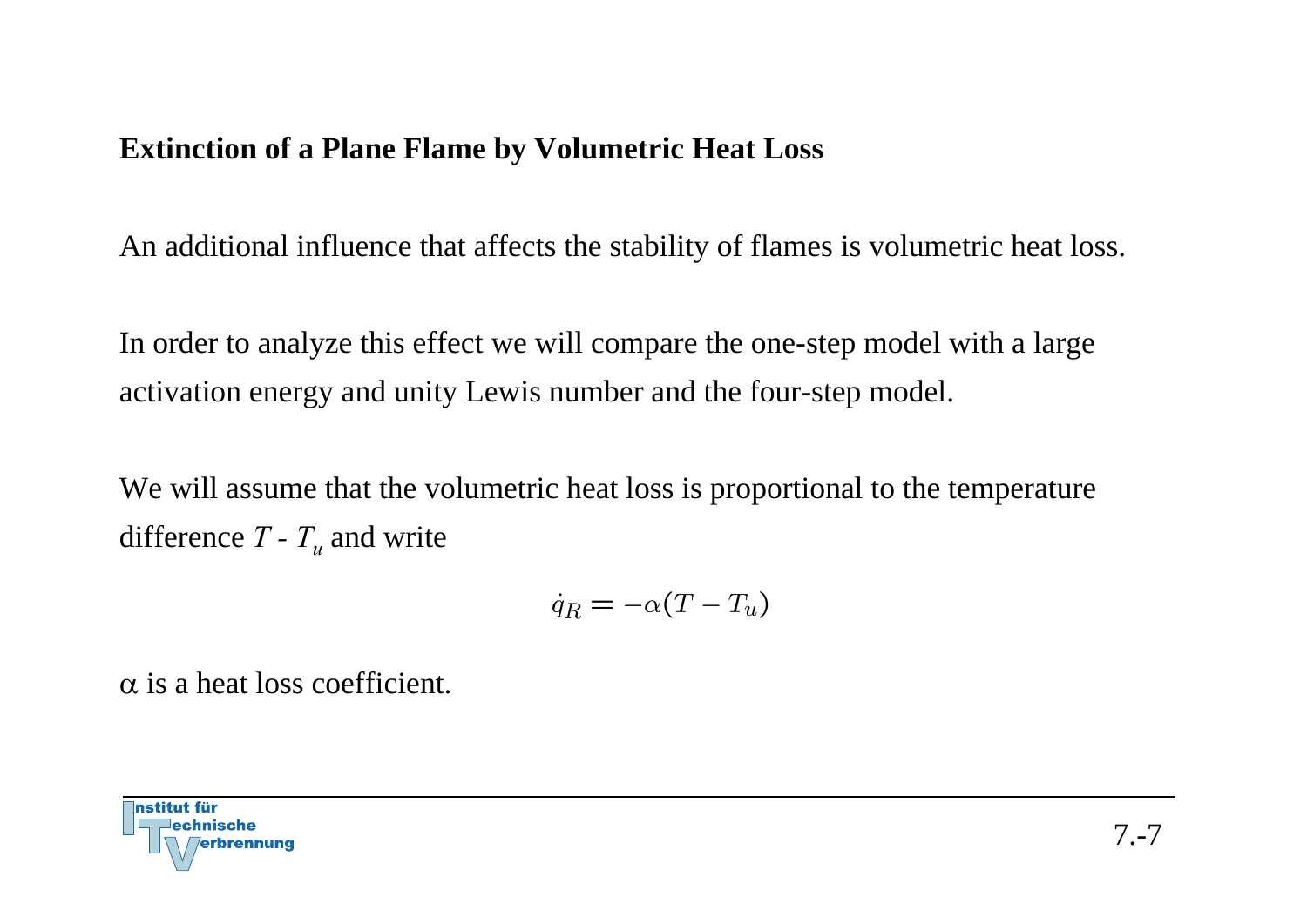One-dimensional temperature equation for a steady state premixed flame

$$
\rho_u s_L \frac{dT}{dx} = \frac{d}{dx} \left( \frac{\lambda}{c_p} \frac{dT}{dx} \right) + \frac{(\Delta H)}{c_p} \omega - \frac{\alpha (T - T_u)}{c_p}
$$

In terms of the non-dimensional quantities defined

$$
X_i = \frac{Y_i W_{\text{CH}_4}}{Y_{\text{CH}_4 u} W_i} \quad , \quad x_i = \frac{X_i}{\text{Le}_i},
$$

$$
T^* = \frac{T - T_u}{T_b - T_u} \quad , \quad x^* = \rho_u s_L \int\limits_0^x \frac{c_p}{\lambda} \mathrm{d}x,
$$

$$
\omega^* = \frac{\lambda W_{\text{CH}_4} \omega_l}{c_p Y_{\text{CH}_4 u} (\rho v)_u^2}
$$

this may be written (with the asterisks removed)

$$
M\frac{\mathrm{d}T}{\mathrm{d}x} = \frac{\mathrm{d}^2T}{\mathrm{d}x^2} + \omega - \pi T
$$

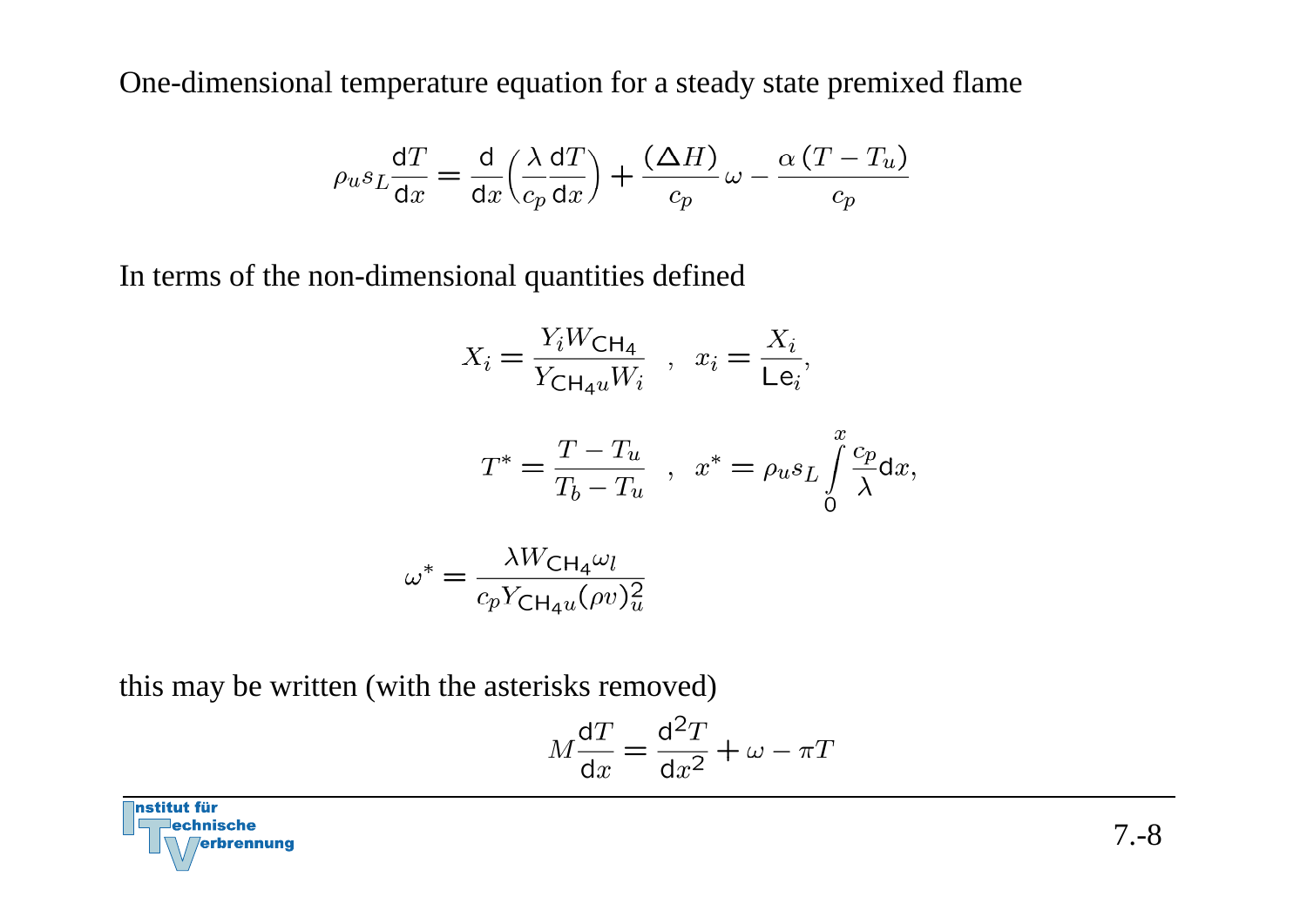$$
M\frac{\mathrm{d}T}{\mathrm{d}x} = \frac{\mathrm{d}^2T}{\mathrm{d}x^2} + \omega - \pi T
$$

*M* is the burning velocity of the plane flame with heat loss normalized by the reference burning velocity  $s_{L,ref}$  of a plane flame without heat loss

$$
M = \frac{s_L}{s_{L, \text{ref}}}
$$

The non-dimensional heat loss parameter is defined

$$
\pi = \frac{\lambda \alpha}{\rho_u^2 s_{L, \text{ref}}^2 c_p^2}.
$$

It will be assumed constant with λ evaluated at *T = T*0.

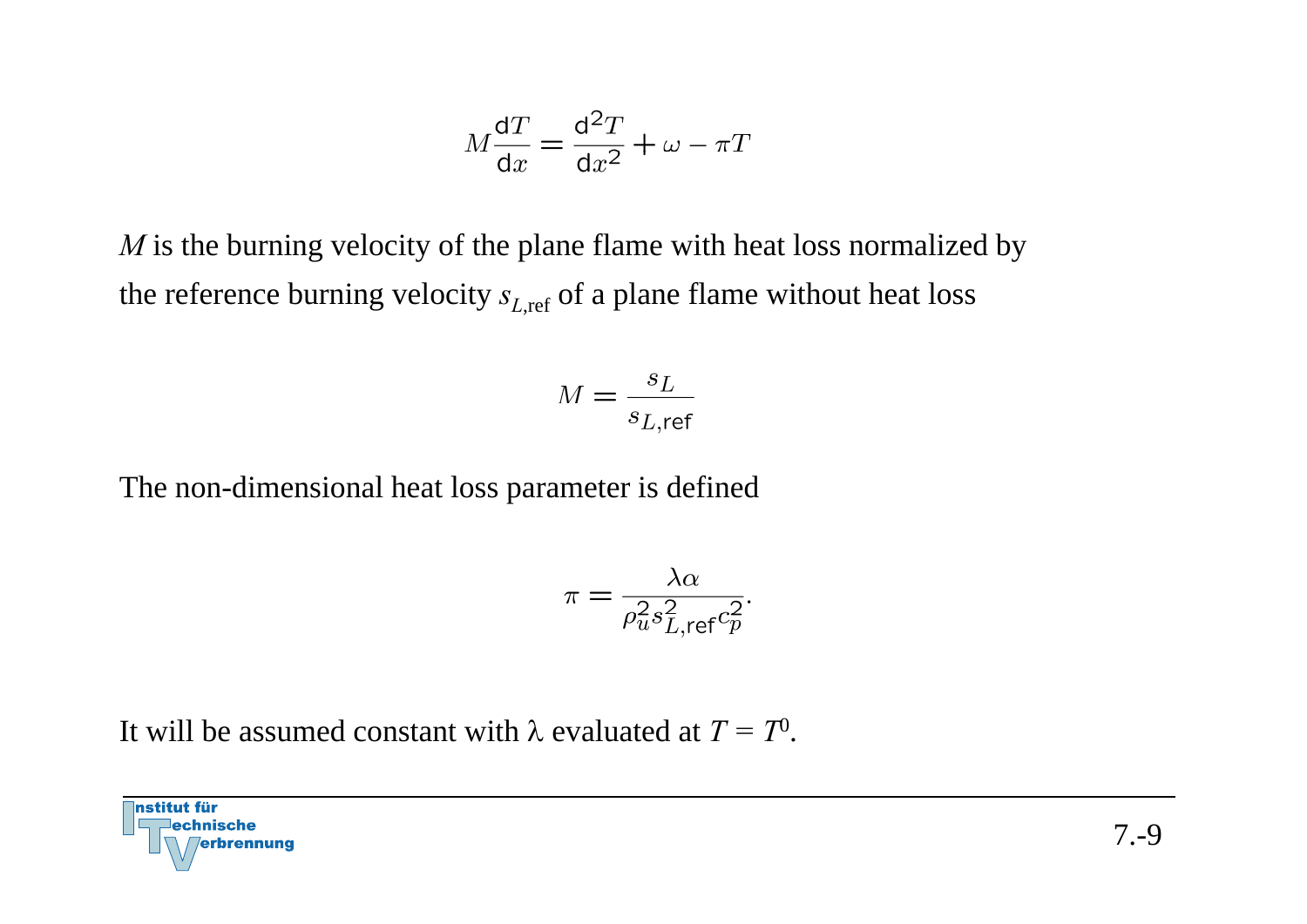It should be noted here that  $\pi$  increases rapidly as  $s_{Lref}$  decreases.

Heat loss has a strong influence close to the flammability limit when  $s_{L,ref}$  is small.

Structure of a premixed flame with heat loss



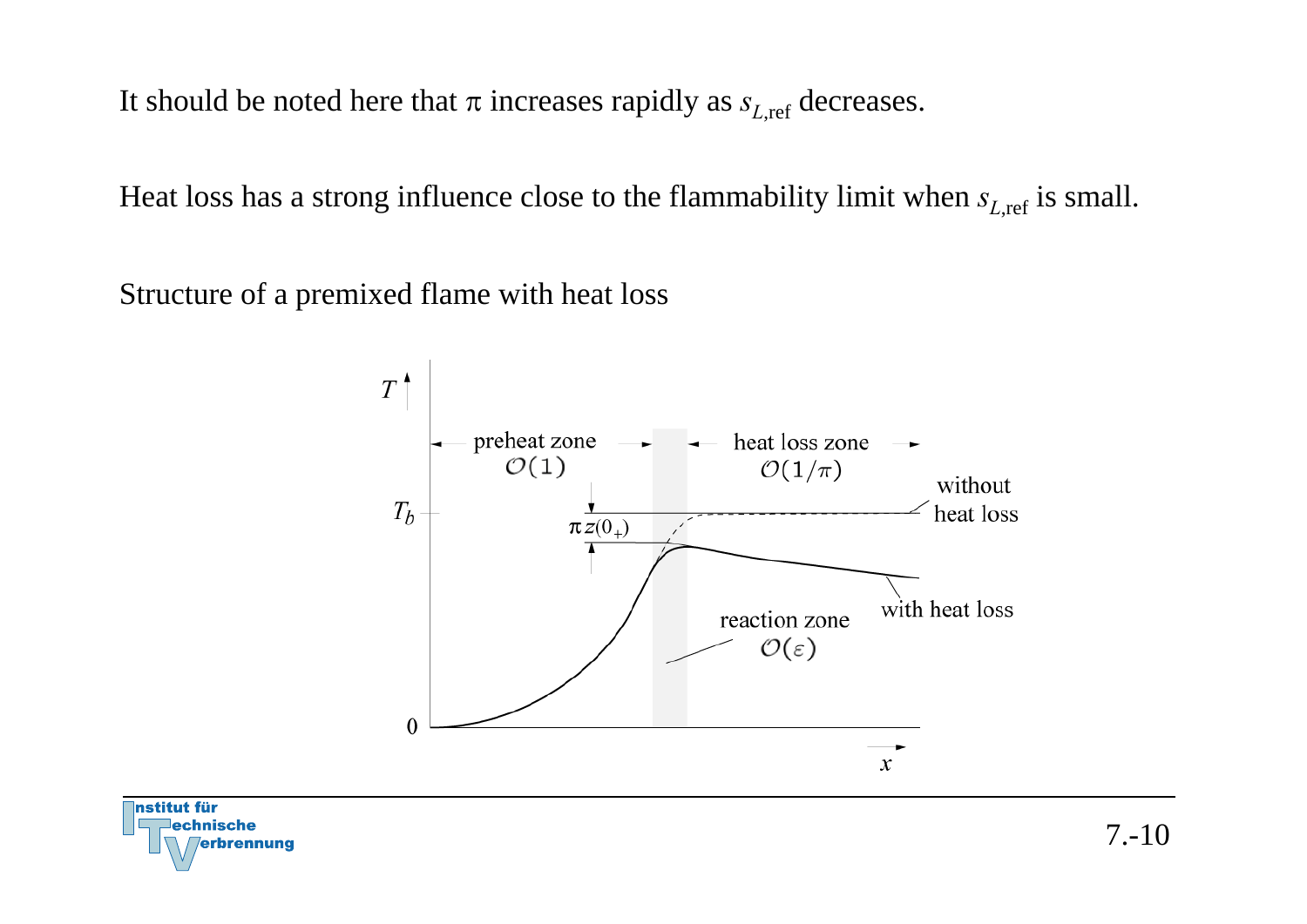Solution of

$$
M\frac{\mathrm{d}T}{\mathrm{d}x} = \frac{\mathrm{d}^2T}{\mathrm{d}x^2} + \omega - \pi T
$$

We will treat  $\pi$  as a small expansion parameter and expand the temperature as

$$
T = T^0(1 + \pi z)
$$

*T*<sup>0</sup> is the leading order temperature for  $\pi \rightarrow 0$ .

The reaction term ω in

$$
\rho_u s_L \frac{dT}{dx} = \frac{d}{dx} \left( \frac{\lambda}{c_p} \frac{dT}{dx} \right) + \frac{(\Delta H)}{c_p} \omega - \frac{\alpha (T - T_u)}{c_p}
$$

can be eliminated by coupling it with the equation for the fuel mass fraction.

$$
\rho_u s_L \frac{\mathrm{d} Y_\mathrm{F}}{\mathrm{d} x} = \frac{\mathrm{d}}{\mathrm{d} x} \Bigl( \frac{\lambda}{c_p} \frac{\mathrm{d} Y_\mathrm{F}}{\mathrm{d} x} \Bigr) - \nu'_\mathrm{F} W_\mathrm{F} \, \omega
$$

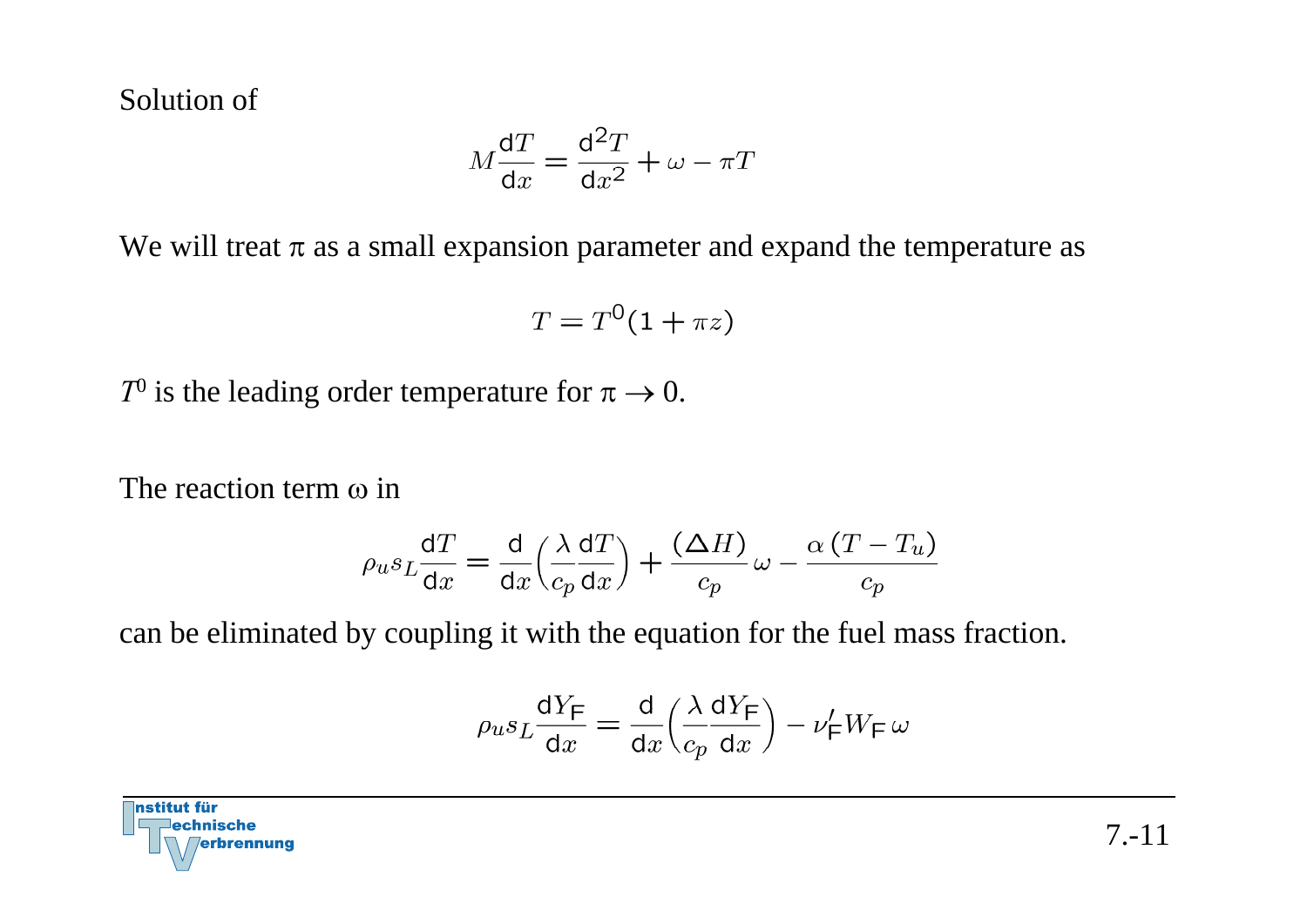In non-dimensional form one then obtains the enthalpy

$$
h = T + Y - 1
$$

governed by the equation

$$
M\frac{\mathrm{d}h}{\mathrm{d}x} = \frac{\mathrm{d}^2h}{\mathrm{d}x^2} - \pi T
$$

This equation may be integrated across the thin reaction zone from  $x = -\infty$  to  $x = 0_+$ . This leads to

$$
Mh(0_{+}) = \frac{dh}{dx}\Big|_{0_{+}} - \pi \int_{-\infty}^{0_{+}} T^{0} dx
$$

since at  $x \rightarrow -\infty$  the enthalpy and its gradient vanishes.

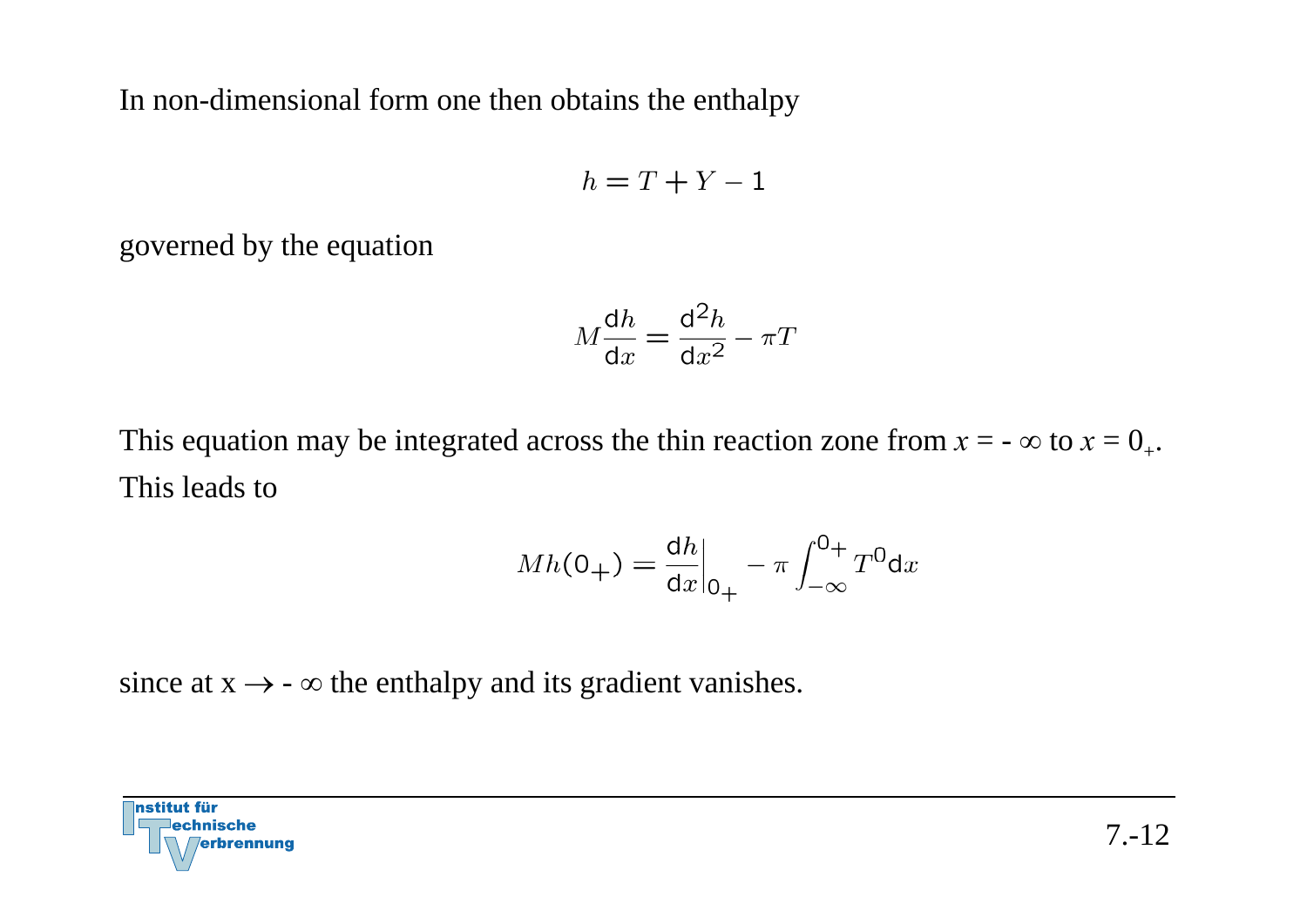Introducing  $T = T^0(1 + \pi z)$  into  $h = T + Y - 1$  at  $x = 0_+$ , where  $T^0 = 1$  and  $Y = 0$  one obtains

$$
h(0_+) = \pi z(0_+)
$$

The integral over the preheat zone in

$$
Mh(0_{+}) = \frac{dh}{dx}\Big|_{0_{+}} - \pi \int_{-\infty}^{0_{+}} T^{0} dx
$$

may evaluated by integrating the temperature equation to leading order

$$
M\frac{\mathrm{d}T^0}{\mathrm{d}x} = \frac{\mathrm{d}^2T^0}{\mathrm{d}x^2}
$$

leading to

$$
T^0 = \exp(Mx) \quad \text{for} \quad x < 0
$$

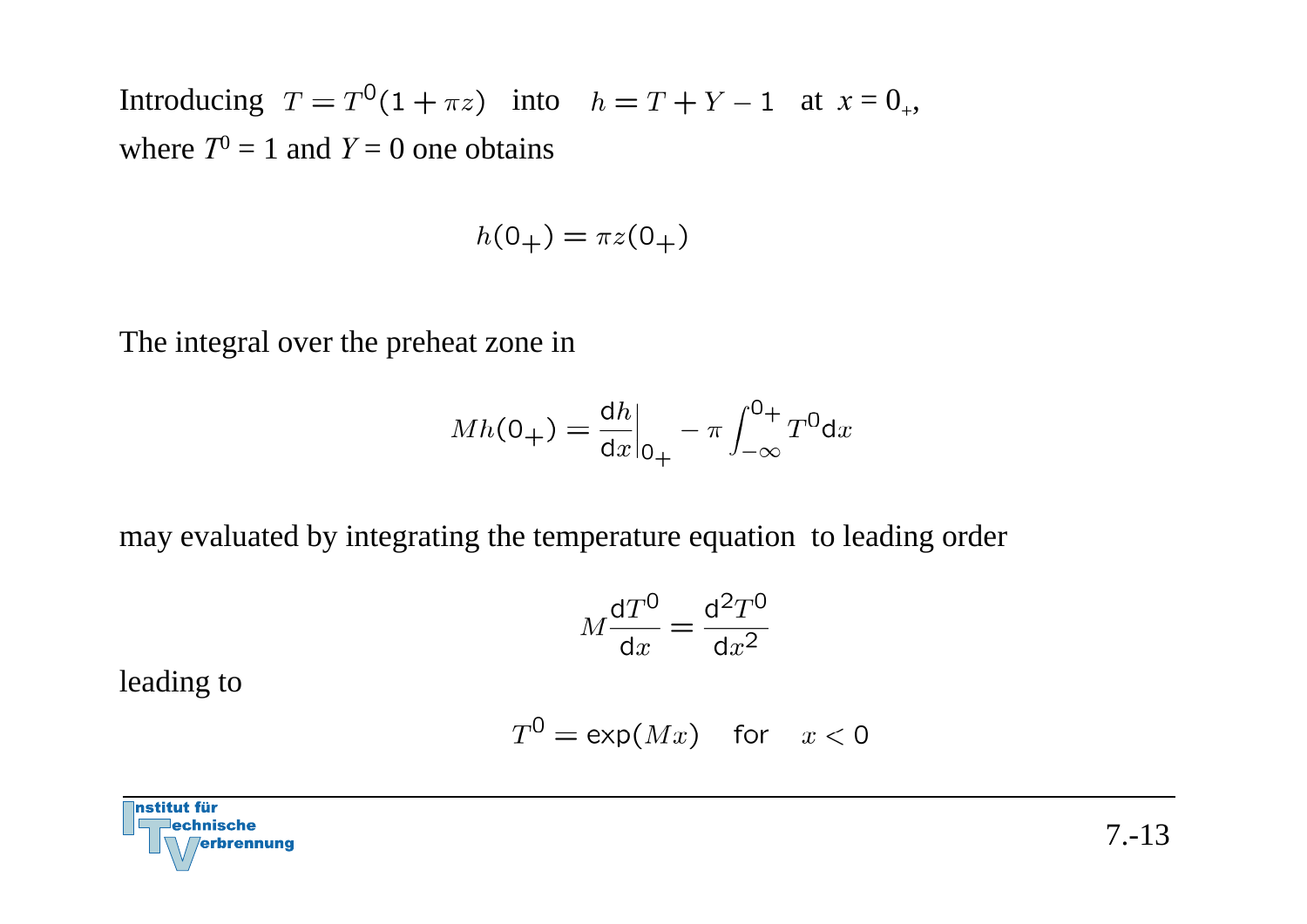The downstream enthalpy gradient at the flame front is equal to the downstream temperature gradient since  $Y = 0$  for  $x \ge 0$ .

It can be evaluated by realizing that the heat loss region behind the  $h(0_+) = \pi z(0_+)$ . order  $\pi$ <sup>-1</sup>.

This suggest the introduction of a contracted coordinate  $\tilde{x} = \pi x$ 

into the downstream temperature equation

$$
M\frac{\mathrm{d}T}{\mathrm{d}\tilde{x}} = \pi \frac{\mathrm{d}^2 T}{\mathrm{d}\tilde{x}^2} - T \quad x > 0
$$

In the limit  $\pi \rightarrow 0$  the heat conduction term can now be neglected and with  $T^0(0_+) = 1$ one obtains to leading order

$$
\left. \frac{\mathrm{d}h}{\mathrm{d}x} \right|_{0+} = \left. \frac{\mathrm{d}T}{\mathrm{d}x} \right|_{0+} = -\frac{\pi}{M}
$$

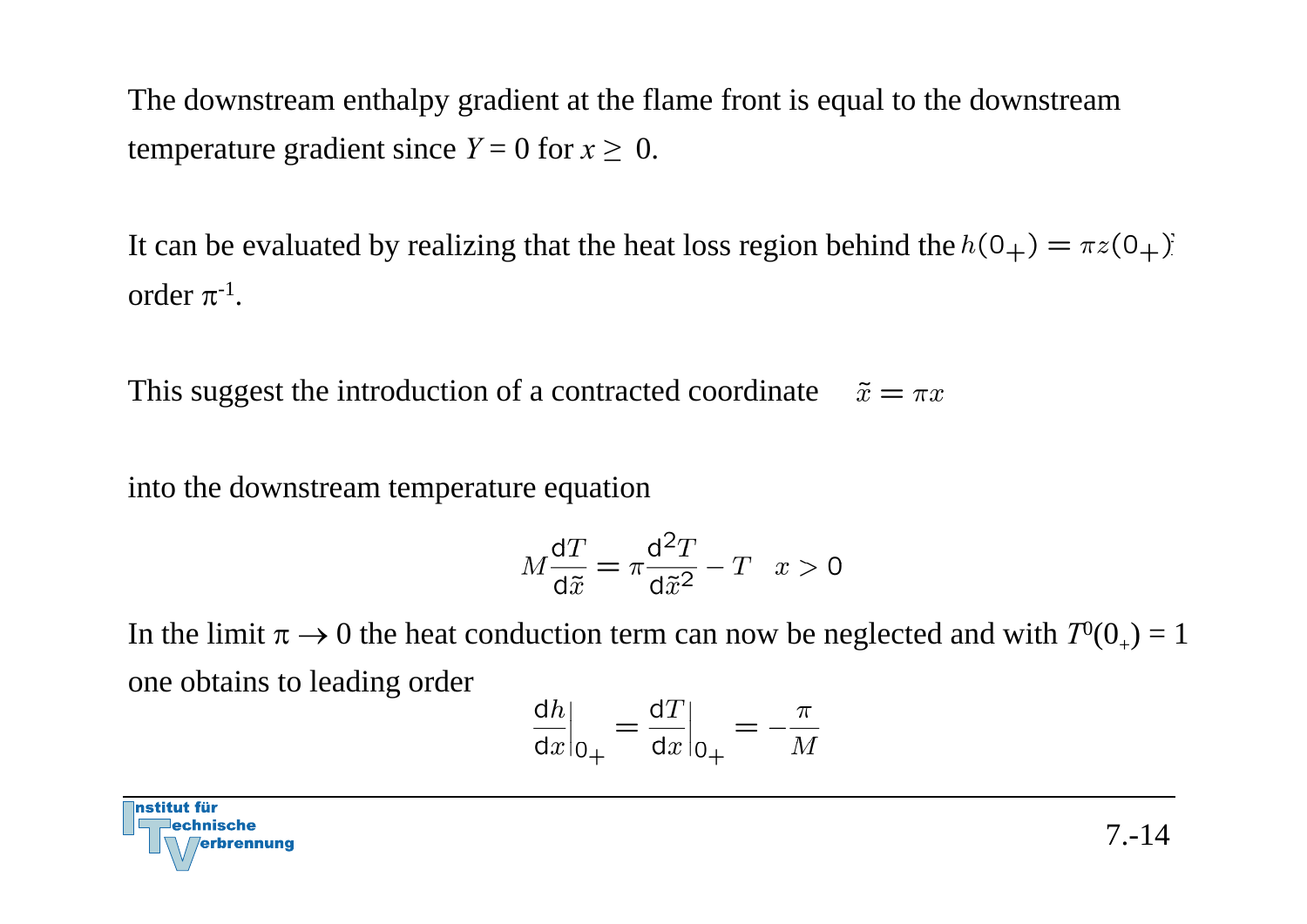With

$$
h(0_+) = \pi z(0_+)
$$

and

$$
T^0 = \exp(Mx) \quad \text{for} \quad x < 0
$$

inserted into

$$
\left. \frac{\mathrm{d}h}{\mathrm{d}x} \right|_{0+} = \left. \frac{\mathrm{d}T}{\mathrm{d}x} \right|_{0+} = -\frac{\pi}{M}
$$

the flame temperature perturbation is

$$
z(0_+) = -\frac{2}{M^2}
$$

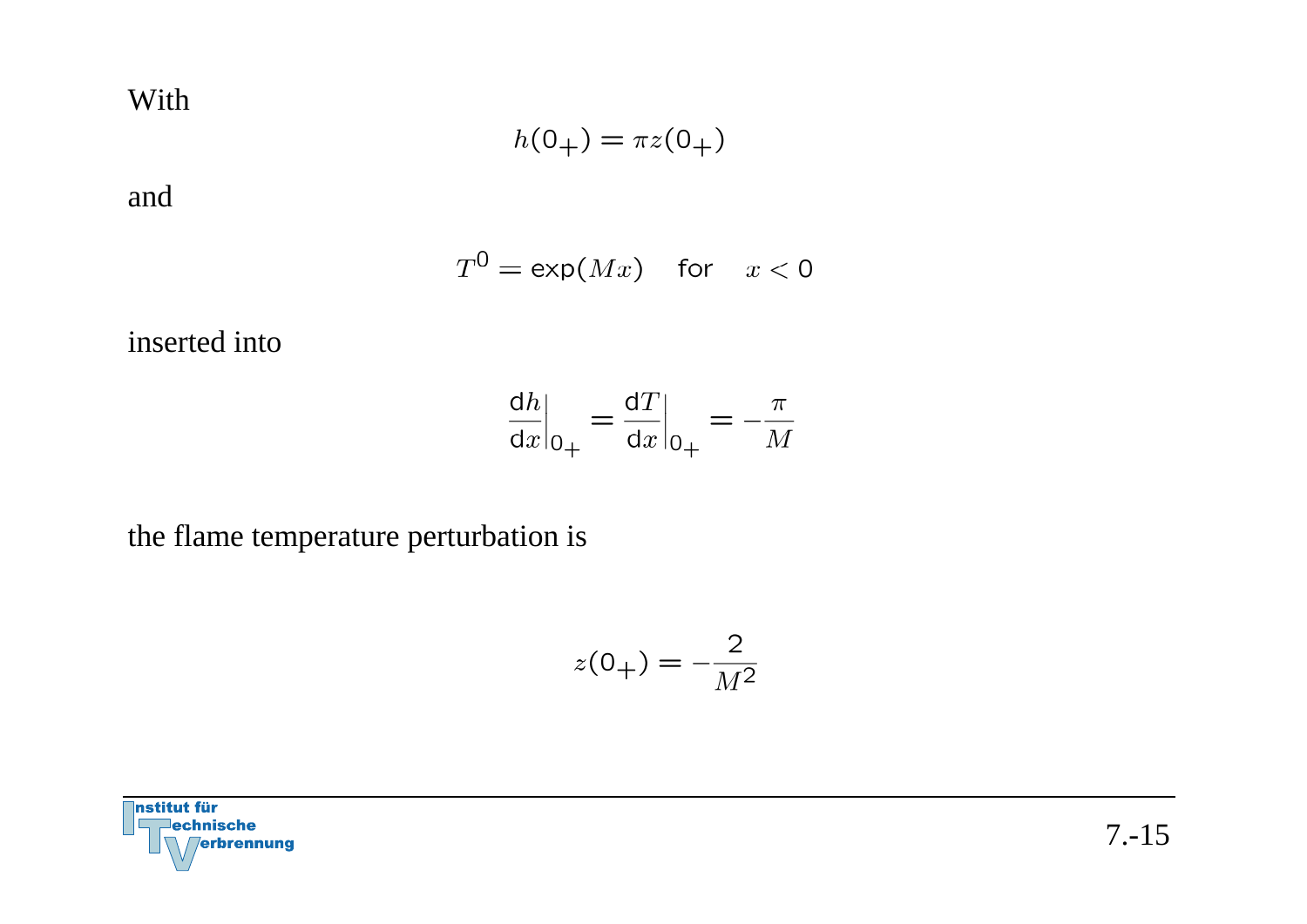Since for a one step flame with a large activation energy the burning velocity depends on the flame temperature as

$$
s_L^2 \sim \exp\Big(-\frac{E}{RT_b}\Big),
$$

a perturbation of the temperature at  $x=0_+$  behind the reaction zone will lead in terms of the dimensional temperature to

$$
M = \exp\left\{-\frac{E}{2R} \Big(\frac{1}{T(0_+)} - \frac{1}{T^0}\Big)\right\}
$$

Using the expansion

$$
T = T^0(1 + \pi z)
$$

in terms of the non-dimensional temperature one obtains with  $\mathbb{Z}$ 

$$
\mathsf{Ze} = \frac{E(T_b - T_u)}{\mathcal{RT}_b^2}
$$

$$
M^2 = \exp(\pi \operatorname{Ze} z(0_+))
$$

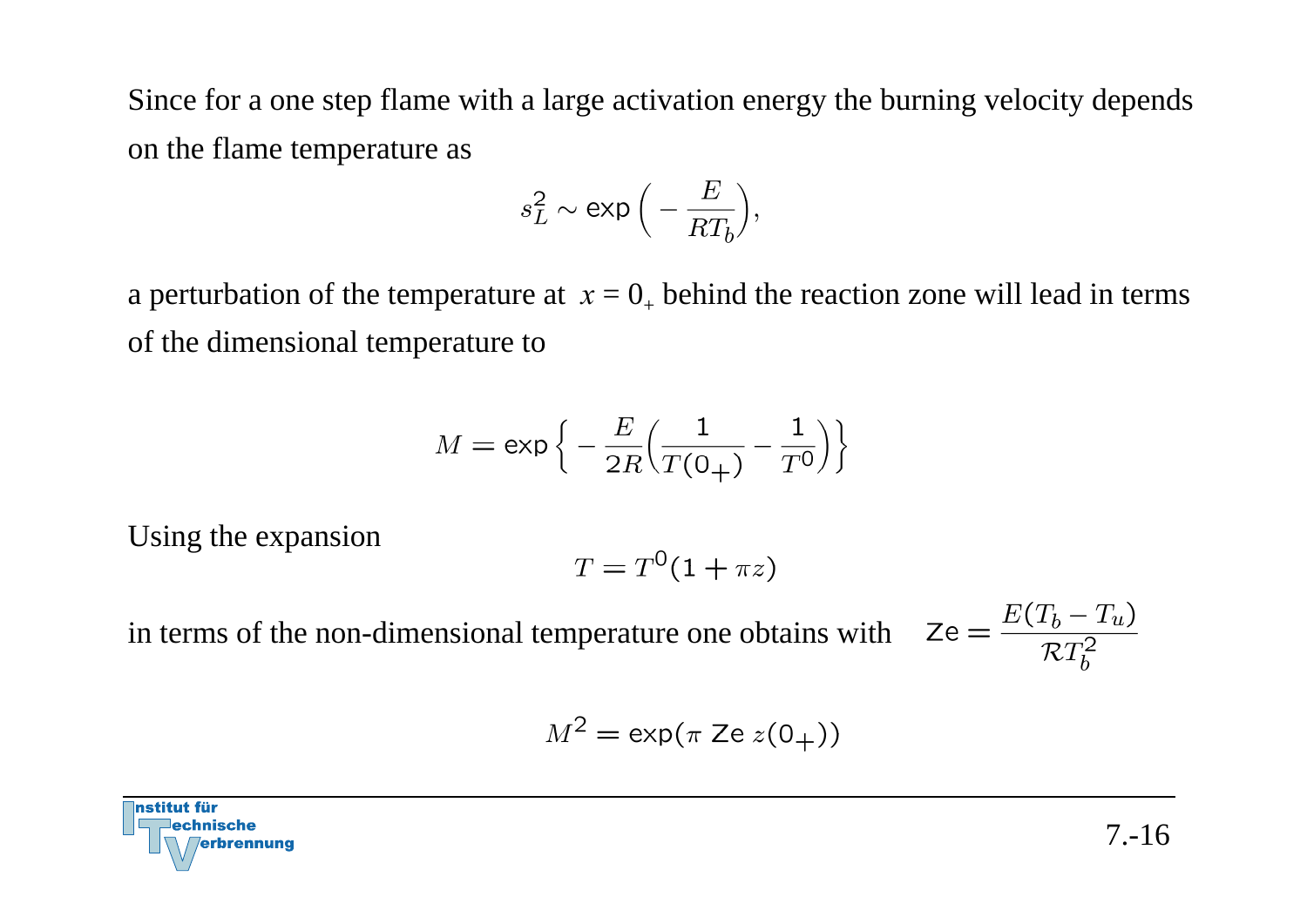When this is combined with

$$
z(0_+) = -\frac{2}{M^2}
$$

one obtains

$$
M^2 \ln M^2 = -2\pi \text{Ze}.
$$

A similar analysis may be performed for the four-step asymptotic analysis of methane flames. Then

$$
s_L^2 = \frac{8}{15} \frac{k_1^2}{k_{11}} \frac{1}{q^4 X_{\text{H}_2\text{O}}} \frac{Y_{\text{CH}_4,u}}{W_{\text{CH}_4}} \frac{\lambda_0}{c_{p_0}} \Big( \frac{\text{Le}_{\text{O}_2}^5 \text{Le}_{\text{H}_2}^3 K_{\text{IV}}(T^0)}{\text{Le}_{\text{CH}_4} 2^5 (1 + \alpha_0)^3} \Big)^{1/2} \frac{T_u^2}{T_0^2} \frac{(T_b - T^0)^4}{(T_b - T_u)^4}
$$

and therefore

$$
s_L^2 \sim (T_b - T^0)^4
$$

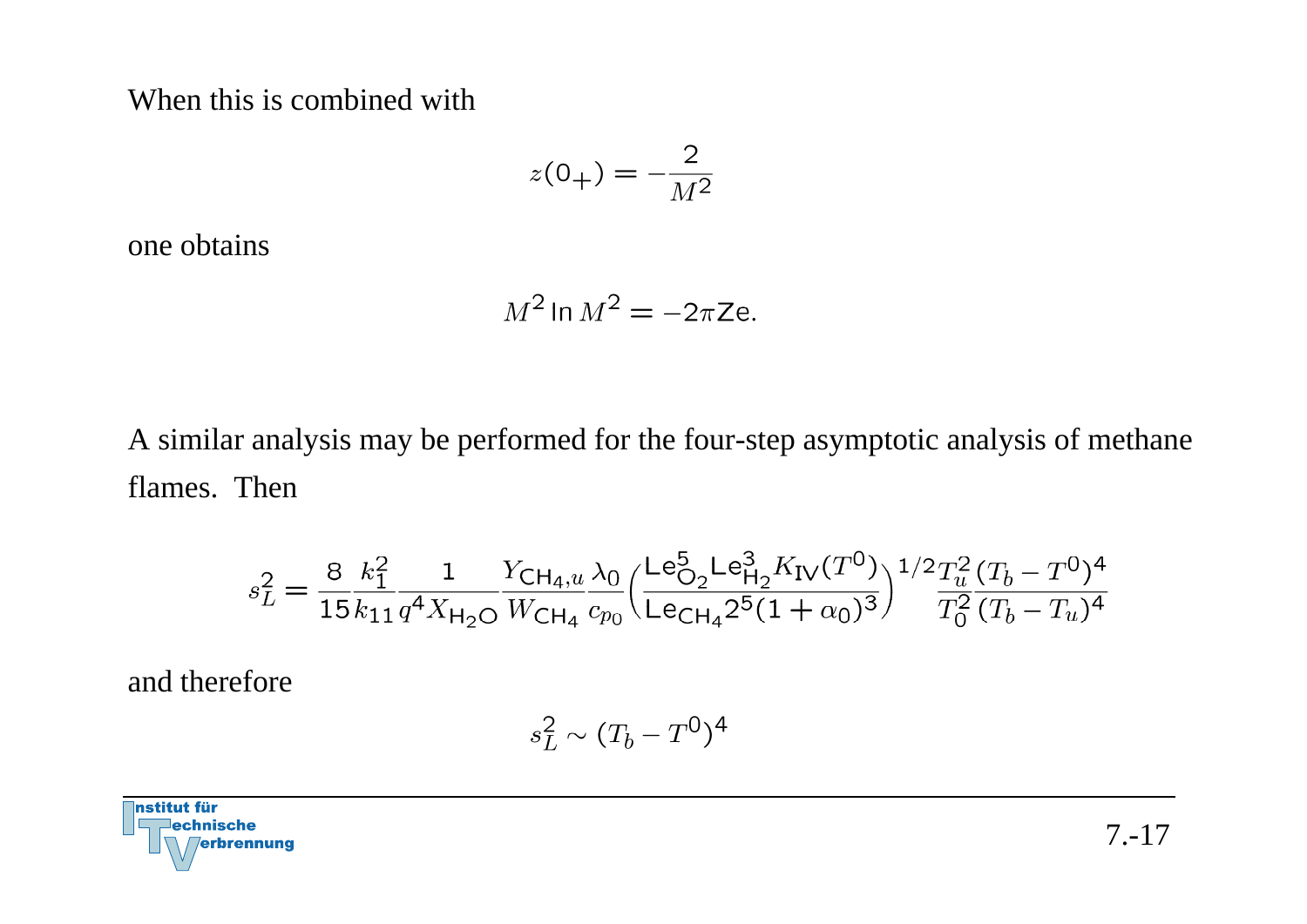With 
$$
\varepsilon z_0 = \frac{T_b - T^0}{T_b - T_u}
$$
 and  $Z_e = \frac{E(T_b - T_u)}{RT_b^2} = \frac{4}{\varepsilon z_0}$ 

since

$$
T_b = (T_b - T^0) = 1/(\varepsilon z_0) = \text{Ze}/4
$$

one obtains to leading order

$$
M^{2} = \frac{(T_{b} - T^{0} + T_{b}\pi z(0_{+}))^{4}}{(T_{b} - T^{0})^{4}} = \left(1 + \frac{\pi Zez(0_{+})}{4}\right)^{4}
$$

If this is now combined with

$$
z(0_+) = -\frac{2}{M^2}
$$

one obtains

$$
M^2\Big(1 - M^{1/2}\Big) = \pi \mathsf{Ze}
$$

instead of

$$
M^2 \ln M^2 = -2\pi \text{Ze}.
$$

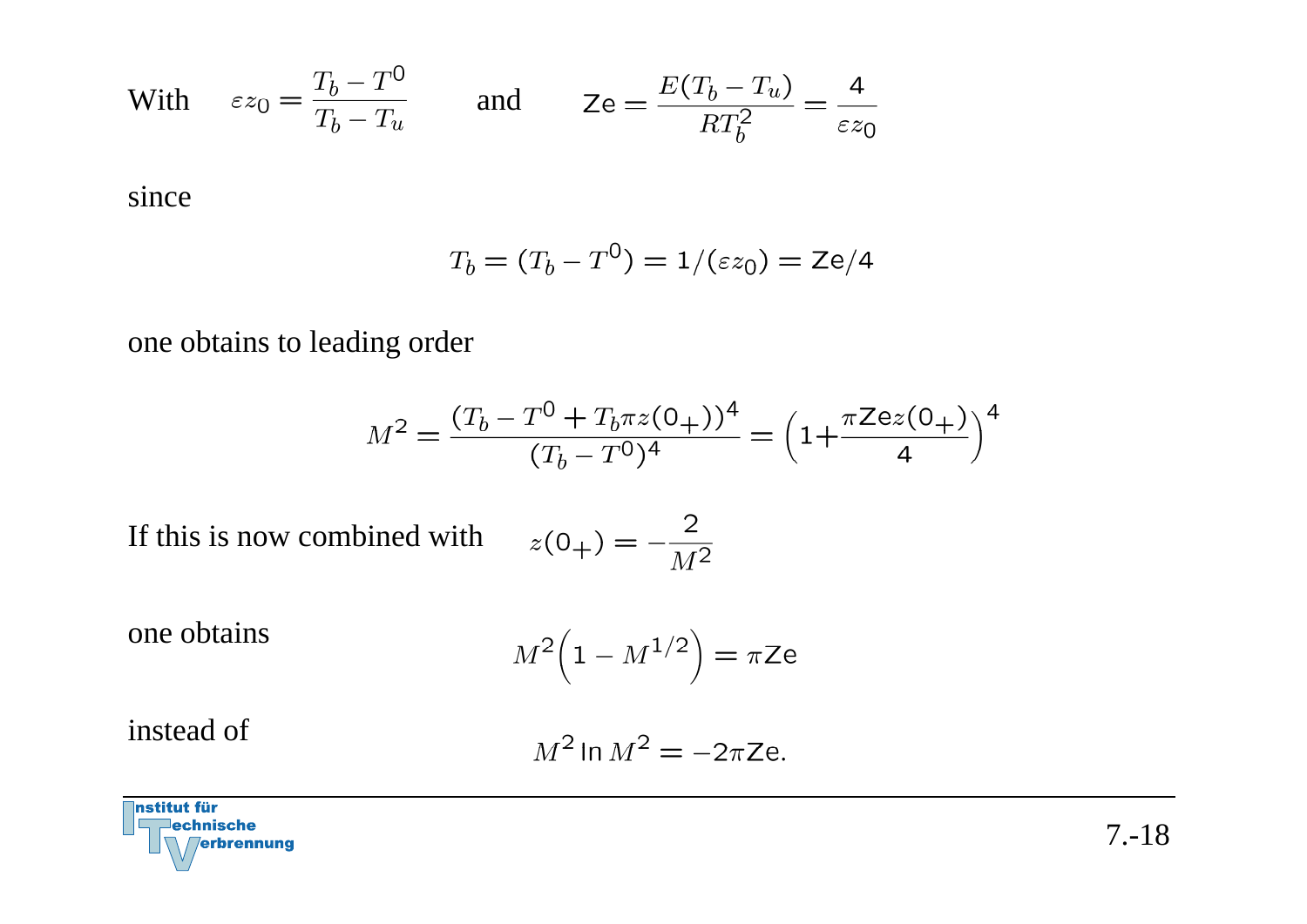Both equations show a qualitatively and even quantitatively very similar behavior.

Only the upper branch of these curves represents a stable solution.

It shows a decrease of the burning velocity as the heat loss parameter π increases.

There is a maximum value for πZefor each of these curves beyond which no solution exists.